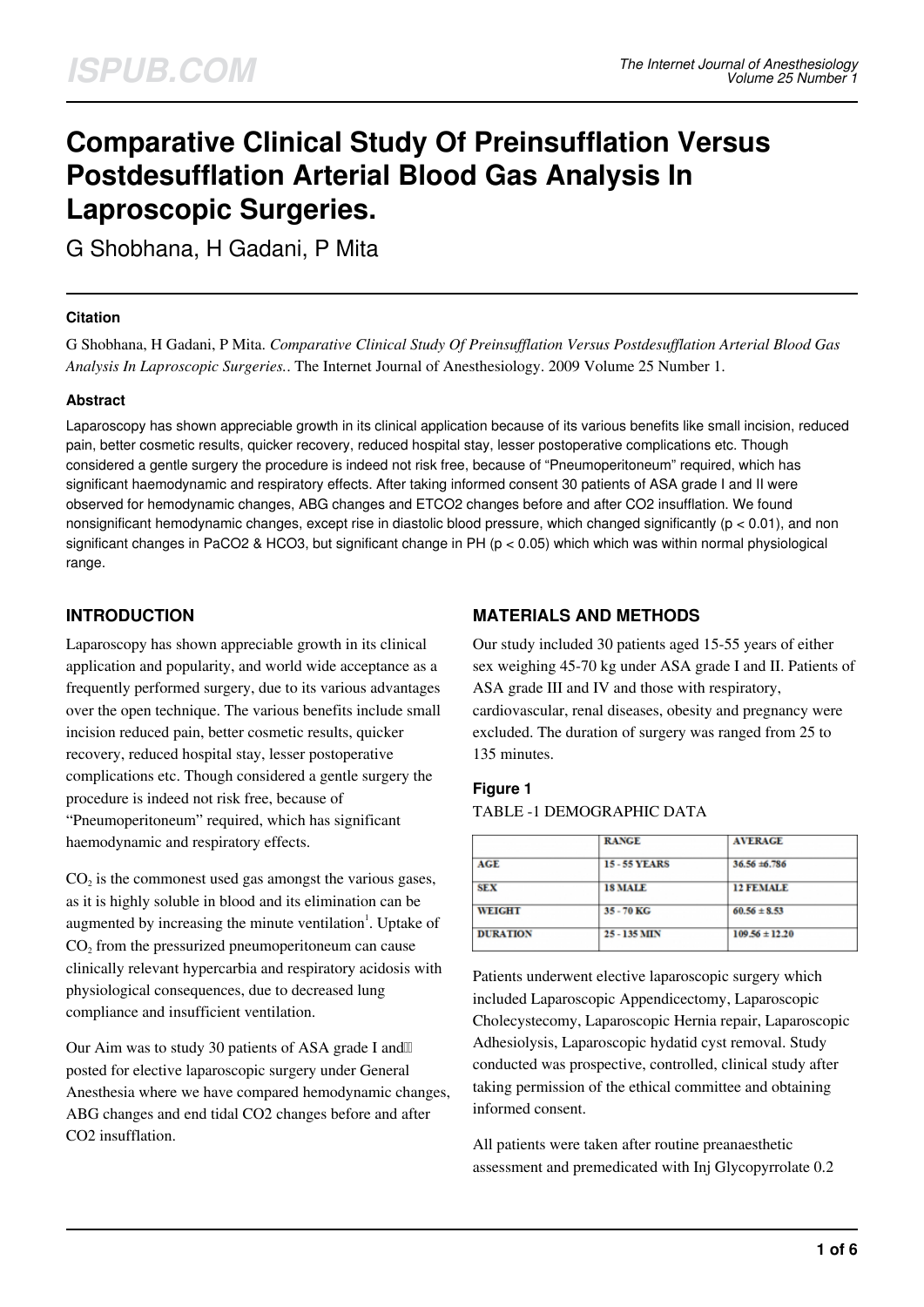mg, Inj Midazolam 0.02 mg/kg and Inj Ranitidine 150 mg intravenously. All patients were monitored with ECG, NIBP, Pulse oximetery and Capnography by BPL Excello monitor apart from routine monitoring.

Preoperative samples of Arterial blood were collected before induction in a preheparinised 2ml. syringe anaerobically, by standard technique and samples tested for arterial blood gases. Preoxygenation was done with  $100\%$  O<sub>2</sub> for 3 minutes and all patient were induced with Inj. Sodium Thiopentone 5mg/kg and intubation performed with appropriate sized Portex cuffed endotracheal tube after Inj. Succinylcholine 1.5mg/kg. Anesthesia maintained with 66%  $N_2O$  in  $O_2$  with traces of Sevoflurane and relaxation maintained with Inj. Vecuronium and IPPV maintained with tidal volume 10ml/kg and respiratory rate 15/min, thus increasing the minute volume by 25% using MAX Anesthesia ventilator. Inj Tramadol 1.5mg/kg intravenous was given as an analgesic. Residual effect was reversed by Inj. Neostigmine 0.05mg/kg and Inj. Glycopyrrolate 0.08mg/kg intravenously and patient extubated after return of reflexes and proper suctioning.

Introperative monitoring was done with multipara monitor-BPL Excello pulse, blood pressure,  $SpO_2$ , EtCO<sub>2</sub> and apart from that total amount of  $CO<sub>2</sub>$  insufflated measured and intraabdominal pressure kept to 15 mm of Hg. Incision site was infiltrated with 0.125% bupivacaine 20 minutes prior to desufflation, Inj. Ondansetron 4mg was given intravenously 10 minutes before extubation. Postoperative vital parameters monitored like pulse, blood pressure,  $SpO<sub>2</sub>$  and EtCO<sub>2</sub> and soon after desufflation, arterial blood samples were collected in a similar way as in pre-operative period, and analysed for arterial blood gases.

# **RESULTS**

Out of total 30 patients, male: female ratio was 18:12. The mean age was  $36.56 \pm 6.786$  years. During Surgery the change in the vital parameters noted, were within normal limits, due to adjustment in the respiratory parameters and the  $CO<sub>2</sub>$  being washed out easily, causing minimal changes. The Systolic blood pressure varied from  $126.56 \pm$ 6.45mmHg preoperatively to  $128.44 \pm 5.47$  mmHg intraoperatively, and  $129.55 \pm 8.65$  mmHg postoperatively, where the p value remained  $p=0.1345$  that is not significant. The diastolic blood pressure was also  $77.44 \pm 3.44$  mmHg preoperatively and  $80.08 \pm 3.466$  mmHg postoperatively where the p value was 0.004 which was statistically highly

significant but was in clinically normal range. (Table 1.)

#### **Figure 2**

TABLE 1 CHANGE IN MEAN ARTERIAL BLOOD PRESSURE (mm of Hg)

|                                                     | <b>PREINSUFFLAT</b><br><b>ION</b> | <b>PNEUMO</b><br><b>PERITONEUM</b> | <b>POSTDE SSUFFL</b><br><b>ATION</b> | P Value                          |
|-----------------------------------------------------|-----------------------------------|------------------------------------|--------------------------------------|----------------------------------|
| <b>SYSTOLIC</b><br><b>BLOOD</b><br><b>PRESSURE</b>  | $126.56 \pm 6.45$                 | $128.44 \pm 5.47$                  | $129.55 \pm 8.65$                    | 0.01345<br>so p = notsignificant |
| <b>DIASTOLIC</b><br><b>BLOOD</b><br><b>PRESSURE</b> | $77.44 \pm 3.44$                  | $79.83 \pm 4.09$                   | $80.08 \pm 3.466$                    | 0.004<br>so p = significant      |

## **Figure 3**

## GRAPH-1 CHANGES IN BLOODPRESSURE



The heart rate was preoperatively  $86.48 \pm 4.76$  bpm which came to  $88.24 \pm 5.673$  bpm intraoperatively and  $86.56 \pm 1.673$ 4.344 bpm postoperatively where p value came to p=0.946 that is notsignificant. (Table 2.).

# **Figure 4**

TABLE -2 CHANGE IN HEART RATE PER MINUTE

|                  | <b>PREINSUFFLATION   PNEUMOPERITONEUM   POSTDESSUFFLATION   p value</b> |                   |                |
|------------------|-------------------------------------------------------------------------|-------------------|----------------|
| $86.48 \pm 4.78$ | $88.24 \pm 5.673$                                                       | $86.56 \pm 4.344$ | $0.946=$       |
|                  |                                                                         |                   | notsignificant |

# **Figure 5**

#### GRAPH-2 CHANGES IN ETCO2



The arterial gas levels due to pneumoperitoneum, showed the changes as fall in the pH from 7.4156 to 7.400( $p > 0.05$ ), that of PaCO2 from 35.344 to 36.476 mmHg (p>0.05), and  $HCO<sub>3</sub>$  levels from 24.8 to 24.3 mmol/L (p>0.05) which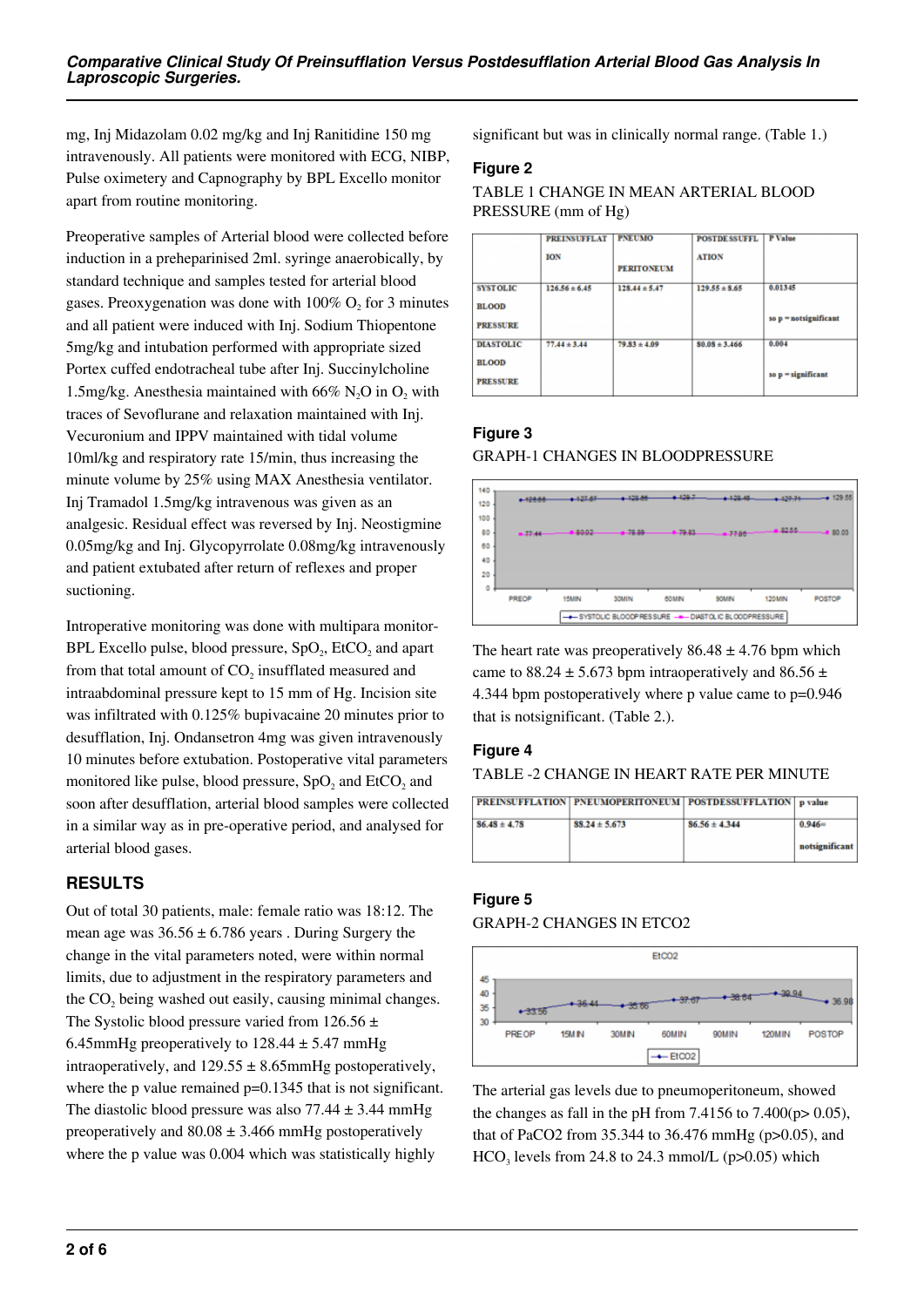proved to be statistically as well as clinically nonsignificant(Table, 3, 4), (Chart 3&4, 5).

## **Figure 6**

TABLE -3 CHANGES IN ARTERIAL BLOOD CO AND END TIDAL CO LEVELS

| <b>COMPARISION OF MEAN EtCO<sub>2</sub></b> (mm of Hg) |                                                               |                  |                   | P value     |  |
|--------------------------------------------------------|---------------------------------------------------------------|------------------|-------------------|-------------|--|
|                                                        | MEAN PREINSUFFLATION PNEUMOPERITONEUM POSTDESSUFFLATION 0.002 |                  |                   |             |  |
|                                                        | $33.56 \pm 3.24$                                              | $37.67 \pm 4.33$ | $36.98 \pm 3.566$ | significant |  |

## **Figure 7**

TABLE:4 COMPARISION OF PREINSUFFLATION AND POSTDESUFFLATION BLOOD GAS LEVEL

|                        |  | COMPARISION OF PREINSUFFLATION AND POSTDESUFFLATION |
|------------------------|--|-----------------------------------------------------|
| <b>BLOOD GAS LEVEL</b> |  |                                                     |

|                   | <b>PREINSUFFLATIO</b> | <b>POST</b>           | p VALUE | <b>S/NS/H</b>      |
|-------------------|-----------------------|-----------------------|---------|--------------------|
|                   | N                     | <b>D ESSUFFLATION</b> |         | s                  |
| PaCO <sub>2</sub> | $35.344 \pm 2.60$     | 36.476±2.41           | 0.119   | p > 0.05<br>$=$ NS |
| HCO <sub>3</sub>  | $24.8 \pm 2.818$      | $24.324 \pm 2.6$      | 0.55    | p > 0.05<br>$=$ NS |
| pH                | $7.41 \pm 0.034$      | $7.40 \pm 0.038$      | 0.033   | p<0.05<br>$=$ S    |

## **Figure 8**

GRAPH –3 COMPARISON OF PaCO2 LEVEL



# **Figure 9**

GRAPH 4 COMPARISON OF HCO3



**Figure 10** GRAPH – 5 COMPARISON OF PH



The statistical data was calculated by MedCalc software, where unpaired "t" test was done and that's how "p" value was calculated after finding mean and standard deviation.

# **DISCUSSION**

Laparoscopy has advantages of reduced hospital stay, small incision, little pain, less disfigurement and rapid return to normal activities and thus has become highly prevalent. The hemodynamic effects produced by the pneumoperitoneum depend on the amount of gas insufflated and the preoperative vital parameters and intravascular volume status in healthy patients. The intraabdominal pressure of greater than 12 mmof Hg Following has significant intraoperative hemodynamic effects which decreases the cardiac index by 35 -40% with anesthesia and positioning and further 50% reduction occurs with  $CO<sub>2</sub>$  insufflation which leads to venacaval compression and venous pooling. The  $CO<sub>2</sub>$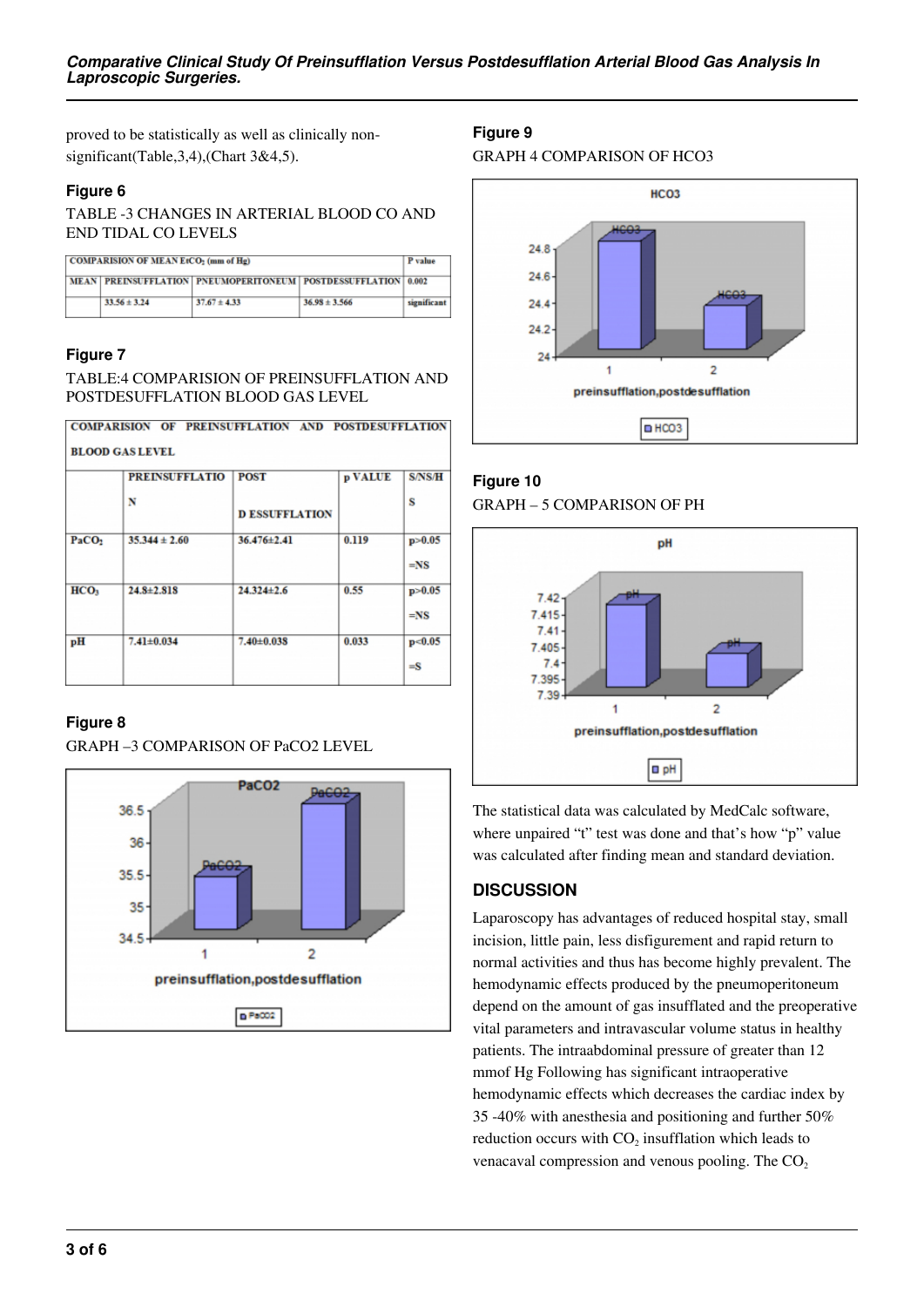absorption and acid base changes occur, which might be respiratory or metabolic, which are dependent on the lung elimination or else causes  $CO<sub>2</sub>$  retention and respiratory acidosis or anaerobic metabolism.

 $CO<sub>2</sub>$  is 20 times more soluble than air and Oxygen and thus more rapidly absorbed from the peritoneal cavity  $[1]$ . CO<sub>2</sub> used as the gas for insufflation for pneumoperitoneum is absorbed from the peritoneum and then excreted from the lungs<sup>[6]</sup>. Keeping this in mind, if the ventilatory parameters are not adjusted accordingly, it causes hypercarbia, Respiratory acidosis and haemodynamic changes. In comparison to  $CO<sub>2</sub>$ , Air, Oxygen, N<sub>2</sub>O, Helium, etc have lower solubility so, duration of surgery and Intraabdominal pressure influence the  $CO_2$  absorption in normal patients  $^{[9]}$ . Thus to combat the adverse effects of  $CO<sub>2</sub>$ , increasing the minute volume by hyperventilating helps [2].

In our study, we increased the minute volume by increasing the Respiratory rate to 15/min and Intraabdominal pressure was maintained below 15 mm of  $Hg^{5, 6}$ . After increasing the Minute ventilation,  $PaCO<sub>2</sub>$  was maintained between 30 to 40 mm of Hg. Preoperatively, the PaCO<sub>2</sub> level was  $35.344 \pm$ 2.626 mmHg and postdesufflation the level was  $36.476 \pm$ 2.41251 mmHg, where the p value was 0.119 which was nonsignificant  $^{[8,10]}$ . The EtCO<sub>2</sub> values were maintained between  $33.56 \pm 3.24$ mmHg and  $36.98 \pm 3.54$  mmHg preinsufflation and postdesufflation respectively, which was statistically significant ( $p=0.002$ )<sup>[8]</sup>. This changes were insignificant as the patients did not have any cardiovascular or respiratory abnormalities. [3] Minute volume was increased and as result pH,  $PaCO<sub>2</sub>$  and  $HCO<sub>3</sub>$  did not show any abnormalities and were in the clinical range  $^{[4]}$ .

Mullet and Colleagues noted that 25% increase in PaCO<sub>2</sub> was noted after  $CO_2$  pneumoperitoneum  $^{[7]}$ . Hirovonen Eiola A. noted  $E(CO<sub>2</sub>$  and PaCO<sub>2</sub> were well maintained within an acceptable range in healthy patients<sup>[8]</sup> . Wurst studied that increase of 40% minute volume, kept the  $PaCO<sub>2</sub>$  normal during the pneumoperitoneum  $\left(7\right)$ . El Minani ME. reported that in laparoscopic surgery with  $CO<sub>2</sub>$  pneumoperitoneum, there is increase in PaCO<sub>2</sub> significantly than  $N_2O^{[1]}$  . Wittgen studied that during laparoscopy the arterial blood gases showed increase in pH and PaCO2 in patients with compromised cardio respiratory status<sup>[3]</sup>. Sene Demirowk studied the effects of intraperitoneal and extra peritoneal  $CO<sub>2</sub>$  insufflation where  $CO<sub>2</sub>$  intraperitonealy caused significant increase in PaCO<sub>2</sub> values  $^{[9]}$  .GR Kelman studied

cardiac output and Arterial blood gas analysis which showed no significant changes in Blood gas levels [10]. Pavlidas showed no statistically alteration, at anytime, in values of PaO<sub>2</sub>, SpO<sub>2</sub>, and HCO<sub>3</sub>, Mean Arterial BP, and Heart rate especially in ASA grade I and II patients  $[11]$ . Hideo Iwaska showed that there was increase in  $PaCO<sub>2</sub>$  due to decreased compliance and thus, Respiratory acidosis in Laparoscopic Cholecystectomy in comparison with open Cholecystectomy [12] .

Out of total 30 patients studied only one patient had intraoperatively Hypertension which was treated with Inj Nitroglycerine infusion  $1\lg/kg/min$ . The CO<sub>2</sub> load which increases gradually during pneumoperitoneum [9], due to release of  $CO<sub>2</sub>$  from the peritoneum, which is excreted from the lungs. This level can be checked by increase in the minute volume, thus raising the respiratory rate by 15/min during the pneumoperitomeum. The Airway pressure and haemodynamic parameters are highly dependent on the adjustments made during the ventilation<sup>[10]</sup>.

# **CONCLUSION**

The hemodynamics changes varied from baseline i.e. preoperative level, but remained within normal range i.e. both the heart rate and the Systolic blood pressure, but the diastolic blood pressure significantly changed.  $CO<sub>2</sub>$  load increases during Laparoscopic surgery which causes rise in the  $E<sub>1</sub>CO<sub>2</sub>$  compared to preoperative level which was statistically significant. The mean gradient between PaCO2 and the end tidal  $CO<sub>2</sub>$  does not change significantly during peritoneal insufflations of  $CO<sub>2</sub>$ . The rise in PaCO<sub>2</sub> and HCO3 in the postdesufflation period remains clinically and statistically notsignificant and the pH reduce significantly but are within normal physiological range. This changes remain insignificant as the minute volume is raised by raising the respiratory rate to 15/min, which helps in better elimination of  $CO<sub>2</sub>$ . The changes in EtCO<sub>2</sub> are more significant during the pneumoperitoneum, but after desufflation, CO2 excretion occurs and the blood gas values return to the baseline especially in healthy patients.

#### **References**

1. El-Mina'wi ME. Wahbi 0. El-Bagouri IS, Sharawi Xvi. E1-Mallah SY. Physiologic changes during C02 and N20 pneumoperitoneum in diagnostic laparoscopv. A comparative study. J Reprod Med 1981;26:338-46. 2. Maharajan SIC Shrestha BR. Dowe have to hwerventilate during laparoscopic surgery? Kathmandu University Medical Journal 2007;5:307-11. 3. Catherine M. Wittgen. Charles H. Andrus. Stephen D. Fitzgerald, Lawrence 3. Baudendistel, Thomas E. Dahrns.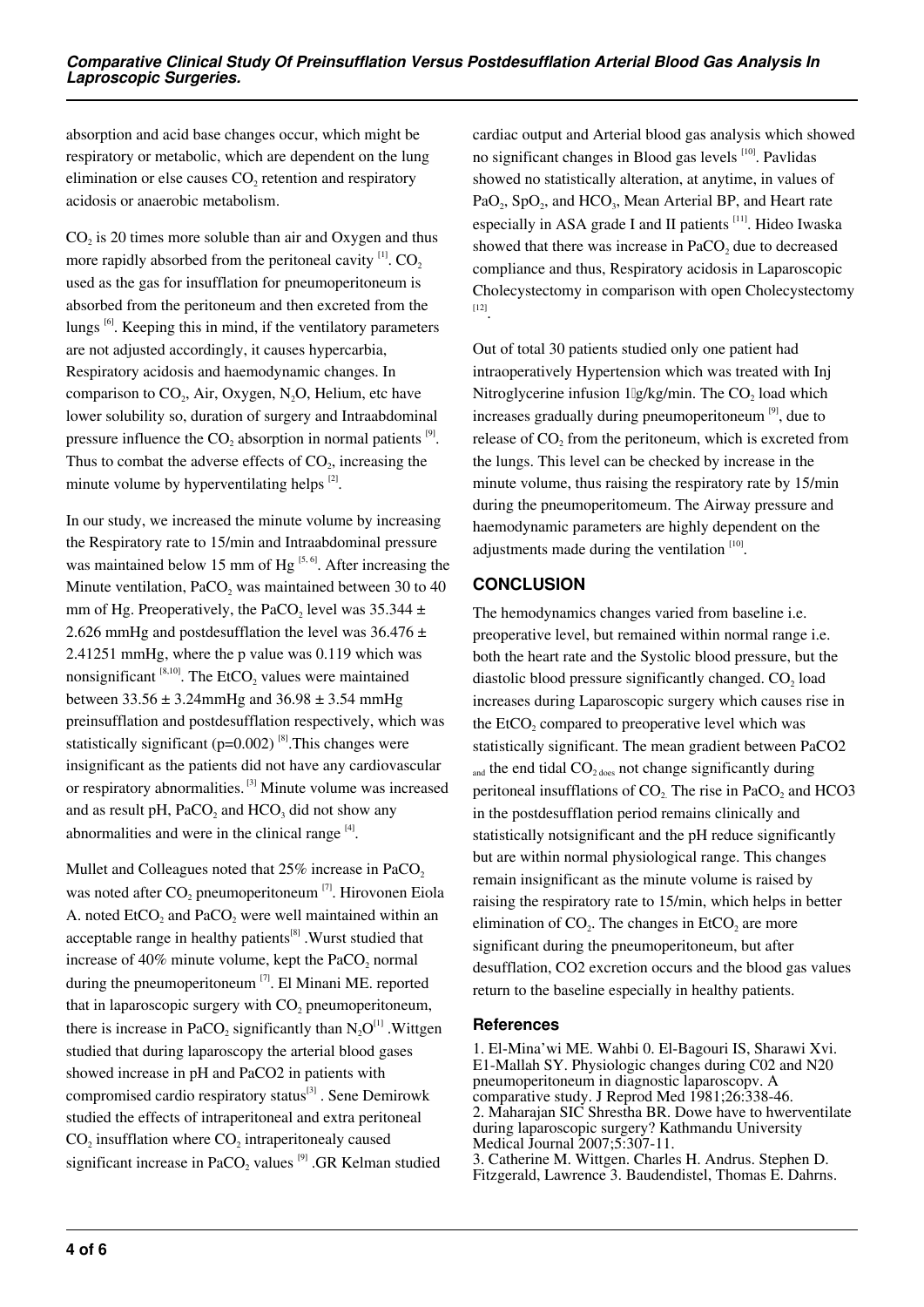Donald L. Kaminsk et al. Analysis of the HenDdynamic and Ventilatory Effects of Laparoscopic Cholecystectomy. Arch Surg 1991 ;126:997-01.

4. McMahon AL Russell IT. Baxter iN. Ross S. Anderson

JR. Morran CO. Sunderland 0. Galloway D. Ramsay 0. ODwyer PJ. Laparoscopic versus minilaparotomy

Cholecystectomy. a randomized trial. Lancet 1994;15: 135-8.

5. Aoki A. Time course of acid-base regulation following intraperitoneal C02 administration in man. JpnJ Physiol. 1993;43:239-46.

6. Kazama T. Ikeda IC Kato T. Kikura M Carbon dioxide output in laparoscopic Cholecystectomy. Br 3 Anaesth. 1996;76: 530-5.

7. Wurst H, Schulte-Steinberg H, Finsterer U. CO2 stores in laparoscopic Cholecystectomy with CO2

pneumoperitoneum. Anaesthesist 1995;44:147-53.

8. E A Hirvonen, L S Nuutine, M Kauko. Ventilatory

effects, blood gas changes and oxygen consumption during

laparoscopic hysterectomy. A & A May1995;80:961-6. 9. Sener Demiroluk, Ziya Salihoglu, Mefkur Bakan, Pervin Bozkurt. Effects of Intra peritoneal and extra peritoneal CO2 insufflation on blood gases during the perioperative in Laparoscopic surgery. Journal of Laparoendoscopic & Advanced Surgical techniques 2004;14:219-2. 10. G R Kelman, Swappy, I Smith, R J Benzie, Nanette L M Gordon. Cardiac output and arterial blood-gas tension during laparoscopy. Br J Anaesth 1972;44:1155-62 11. Pavlidis T, Papaziogas B, Vretzakis G, Argiriadou H, Sfira E, Papaziogas T. Continuous monitoring of arterial blood gases and ph during laparoscopic Cholecystectomy using a Para trend sensor. Minerva Chir 2002;57:17-22. 12. Hideo Iwasaka, Hiroshi Miyakawa, Hitoshi Yamamoto, Takaaki Kitano, Kazuo Taniguchi, Natsuo Honda. Respiratory mechanics and arterial blood gases during and after laparoscopic cholecystectomy Canadian Journal of Anaesthesia 1996;43